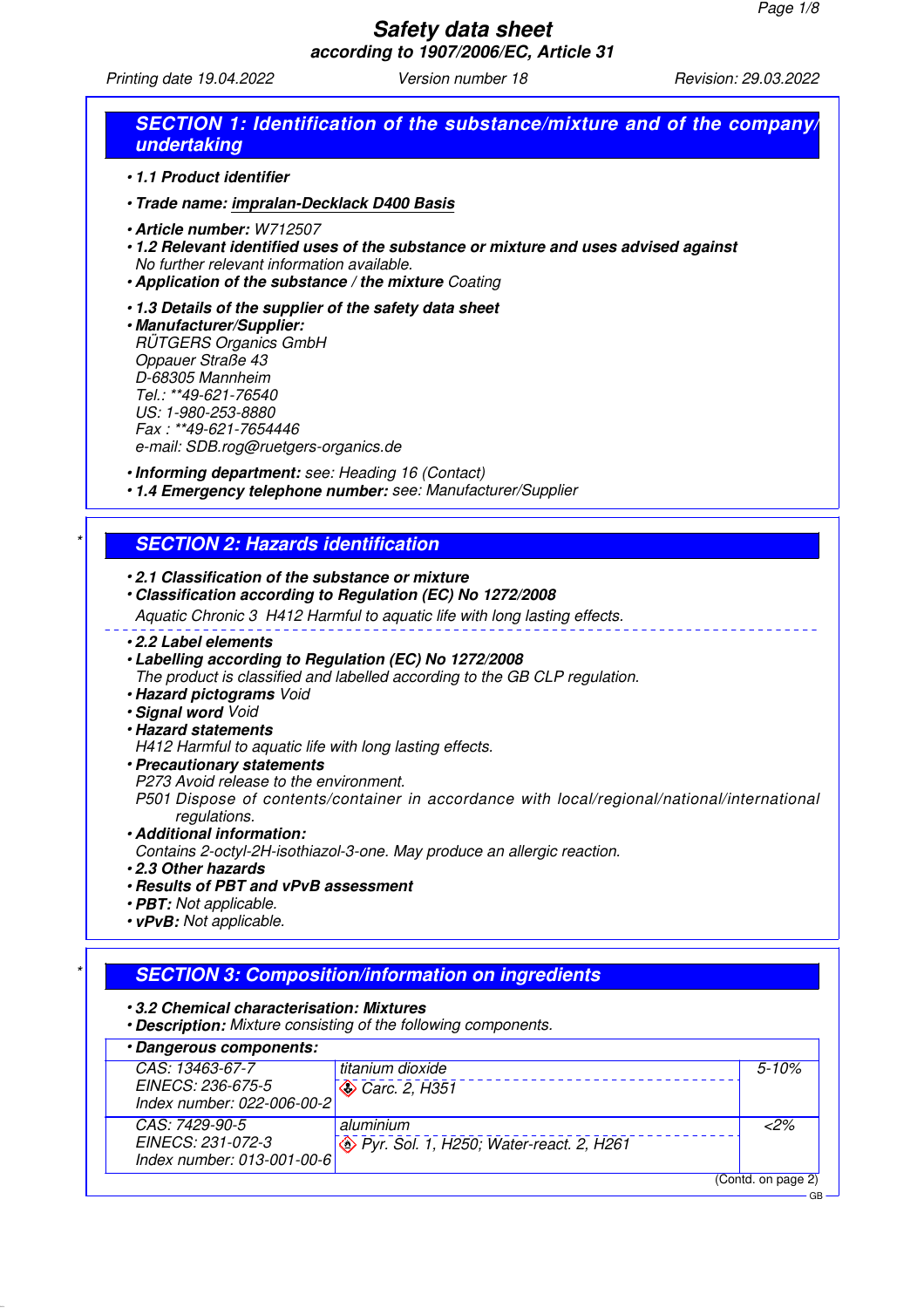Printing date 19.04.2022 Version number 18 Revision: 29.03.2022

#### **Trade name: impralan-Decklack D400 Basis**

|                                                                    |                                                                                                                                                                                                                                                                          | (Contd. of page 1) |
|--------------------------------------------------------------------|--------------------------------------------------------------------------------------------------------------------------------------------------------------------------------------------------------------------------------------------------------------------------|--------------------|
| CAS: 112-34-5<br>EINECS: 203-961-6<br>Index number: 603-096-00-8   | 2-(2-butoxyethoxy) ethanol<br><b>Eye Irrit. 2, H319</b>                                                                                                                                                                                                                  | <2%                |
| CAS: 107-98-2<br>EINECS: 203-539-1<br>Index number: 603-064-00-3   | 1-methoxypropan-2-ol<br>$\circledast$ Flam. Liq. 3, H226; $\circledast$ Acute Tox. 3, H331; $\circledast$ STOT<br><b>ŠE 3, H336</b>                                                                                                                                      | $2\%$              |
| CAS: 34590-94-8<br>EINECS: 252-104-2                               | Dipropylene glycol monomethyl ether<br>substance with a Community workplace exposure limit                                                                                                                                                                               | $\sqrt{0.5\%}$     |
| CAS: 107-21-1<br>EINECS: 203-473-3<br>Index number: 603-027-00-1   | ethane-1,2-diol<br>$\leftrightarrow$ Acute Tox. 4, H302                                                                                                                                                                                                                  | $0 - 0.5%$         |
| CAS: 330-54-1<br>EINECS: 206-354-4<br>Index number: 006-015-00-9   | Diuron (ISO)<br>Carc. 2, H351; STOT RE 2, H373; Aquatic Acute 1,<br>H400 (M=10); Aquatic Chronic 1, H410 (M=10); $\langle \cdot \rangle$ Acute<br>Tox. 4, H302                                                                                                           | $< 0.5\%$          |
| CAS: 872-50-4<br>EINECS: 212-828-1<br>Index number: 606-021-00-7   | N-methyl-2-pyrrolidone<br>Acute Tox. 3, H331; Bepr. 1B, H360D; Oskin Irrit.<br>2, H315; Eye Irrit. 2, H319; STOT SE 3, H335                                                                                                                                              | < 0.5%             |
| CAS: 55406-53-6<br>EINECS: 259-627-5<br>Index number: 616-212-00-7 | 3-lodo-2-propynylbutylcarbamate<br>Acute Tox. 3, H331, $\circledast$ STOT RE 1, H372, $\circledast$ Eye<br>Dam. 1, H318, $\circledast$ Aquatic Acute 1, H400 (M=10), Aquatic<br>Chronic 1, H410 (M=1); $\langle \cdot \rangle$ Acute Tox. 4, H302; Skin<br>Sens. 1, H317 | $< 0.1\%$          |
| CAS: 7664-41-7<br>EINECS: 231-635-3<br>Index number: 007-001-00-5  | ammonia, anhydrous<br>Acute Tox. 3, H331; Skin Corr. 1B, H314; Eye<br>Dam. 1, H318; $\leftrightarrow$ Aquatic Acute 1, H400; $\leftrightarrow$ Acute Tox.<br>4, H302; Flam. Gas 2, H221; Press. Gas (Comp.), H280                                                        | $< 0.05\%$         |
| CAS: 26530-20-1<br>EINECS: 247-761-7<br>Index number: 613-112-00-5 | 2-octyl-2H-isothiazol-3-one<br>Acute Tox. 3, H301; Acute Tox. 3, H311; Acute Tox. 2,<br>H330; A Skin Corr. 1, H314; Eye Dam. 1, H318;<br>Aquatic Acute 1, H400 (M=100); Aquatic Chronic 1,<br>$H410$ (M=100); $\diamondsuit$ Skin Sens. 1A, H317                         | < 0.01%            |
| CAS: 3811-73-2<br>EINECS: 223-296-5                                | Pyridin-2-thiol-1-oxid, Natriumsalz<br>$\leftrightarrow$ Aquatic Acute 1, H400 (M=100); $\leftrightarrow$ Acute Tox. 4,<br>H302; Acute Tox. 4, H312; Acute Tox. 4, H332; Skin Irrit.<br>2, H315; Eye Irrit. 2, H319                                                      | $0 - 0.01\%$       |
| CAS: 1310-73-2<br>EINECS: 215-185-5                                | sodium hydroxide<br>Skin Corr. 1A, H314; $\Diamond$ Acute Tox. 4, H302                                                                                                                                                                                                   | < 0.01%            |
| Index number: 011-002-00-6                                         |                                                                                                                                                                                                                                                                          |                    |

872-50-4 N-methyl-2-pyrrolidone

• **Additional information** For the wording of the listed hazard phrases refer to section 16.

### **SECTION 4: First aid measures**

• **4.1 Description of first aid measures**

• **After inhalation** Supply fresh air; consult doctor in case of symptoms.

- **After skin contact** Instantly wash with water and soap and rinse thoroughly.
- **After eye contact** Rinse opened eye for several minutes under running water.

• **After swallowing** In case of persistent symptoms consult doctor.

(Contd. on page 3)

GB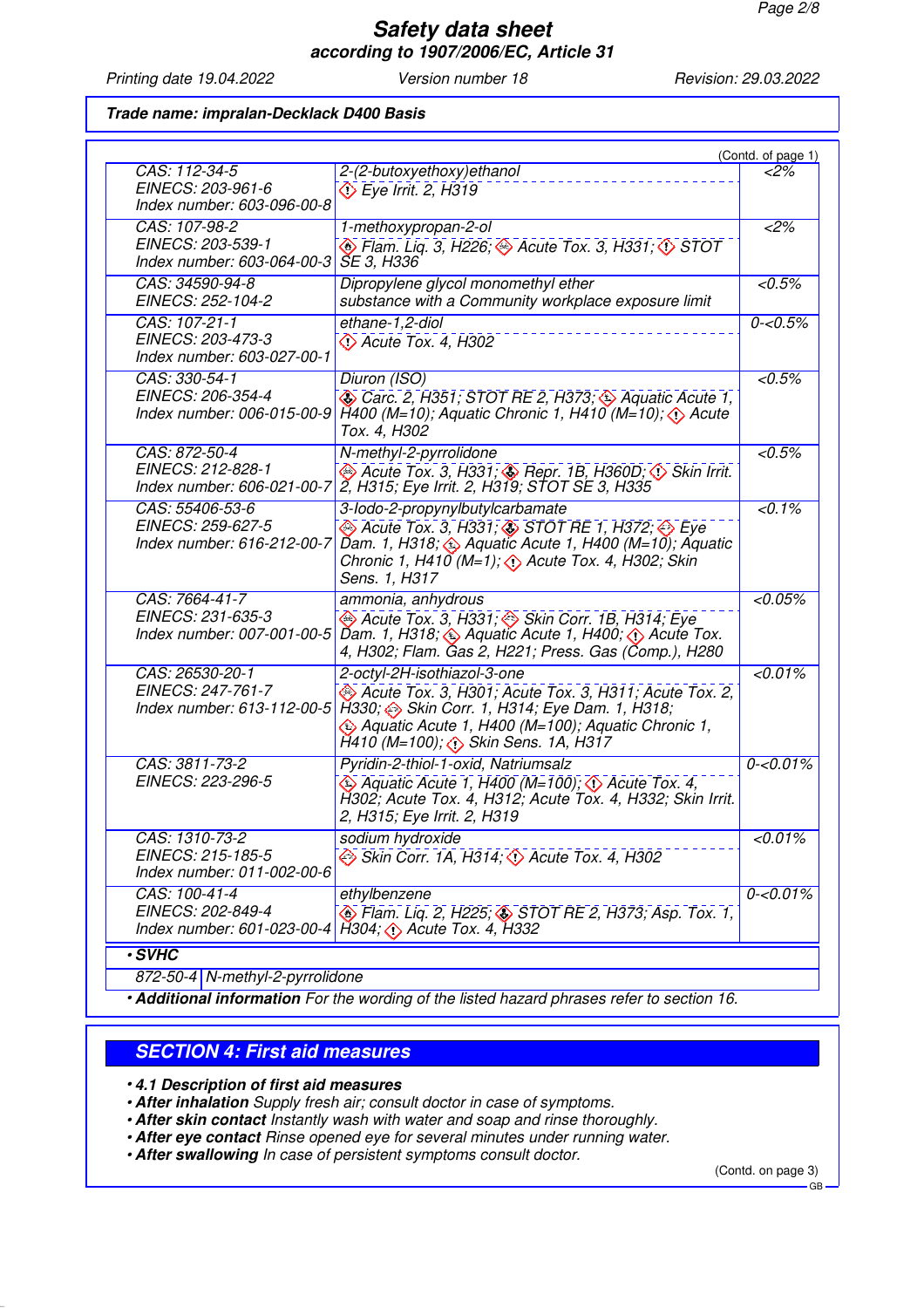Printing date 19.04.2022 Version number 18 Revision: 29.03.2022

#### **Trade name: impralan-Decklack D400 Basis**

- **4.2 Most important symptoms and effects, both acute and delayed** No further relevant information available.
- **4.3 Indication of any immediate medical attention and special treatment needed** No further relevant information available.

# **SECTION 5: Firefighting measures**

- **5.1 Extinguishing media**
- **Suitable extinguishing agents** Use fire fighting measures that suit the environment.
- **5.2 Special hazards arising from the substance or mixture**
- No further relevant information available.
- **5.3 Advice for firefighters**
- **Protective equipment:** No special measures required.

### **SECTION 6: Accidental release measures**

- **6.1 Personal precautions, protective equipment and emergency procedures** Not required.
- **6.2 Environmental precautions:** Inform respective authorities in case product reaches water or sewage system.
- **6.3 Methods and material for containment and cleaning up:**
- Absorb with liquid-binding material (sand, diatomite, acid binders, universal binders, sawdust).
- **6.4 Reference to other sections** No dangerous materials are released. See Section 7 for information on safe handling See Section 8 for information on personal protection equipment. See Section 13 for information on disposal.

### **SECTION 7: Handling and storage**

- **7.1 Precautions for safe handling** Precautions against electrostatic charging.
- **Information about protection against explosions and fires:** No special measures required.
- **7.2 Conditions for safe storage, including any incompatibilities**
- **Storage**
- **Requirements to be met by storerooms and containers:** No special requirements.
- **Information about storage in one common storage facility:** Not required.
- **Further information about storage conditions:** None.
- **7.3 Specific end use(s)** No further relevant information available.

### \* **SECTION 8: Exposure controls/personal protection**

- **8.1 Control parameters**
- **Additional information about design of technical systems:** No further data; see item 7.
- **Components with limit values that require monitoring at the workplace:**
- The product does not contain any relevant quantities of materials with critical values that have to be monitored at the workplace.

| WEL Short-term value: 101.2 mg/m <sup>3</sup> , 15 ppm<br>Long-term value: 67.5 mg/m <sup>3</sup> , 10 ppm      |                    |
|-----------------------------------------------------------------------------------------------------------------|--------------------|
| 107-98-2 1-methoxypropan-2-ol                                                                                   |                    |
| WEL Short-term value: 560 mg/m <sup>3</sup> , 150 ppm<br>Long-term value: 375 mg/m <sup>3</sup> , 100 ppm<br>Sk |                    |
|                                                                                                                 | (Contd. on page 4) |

(Contd. of page 2)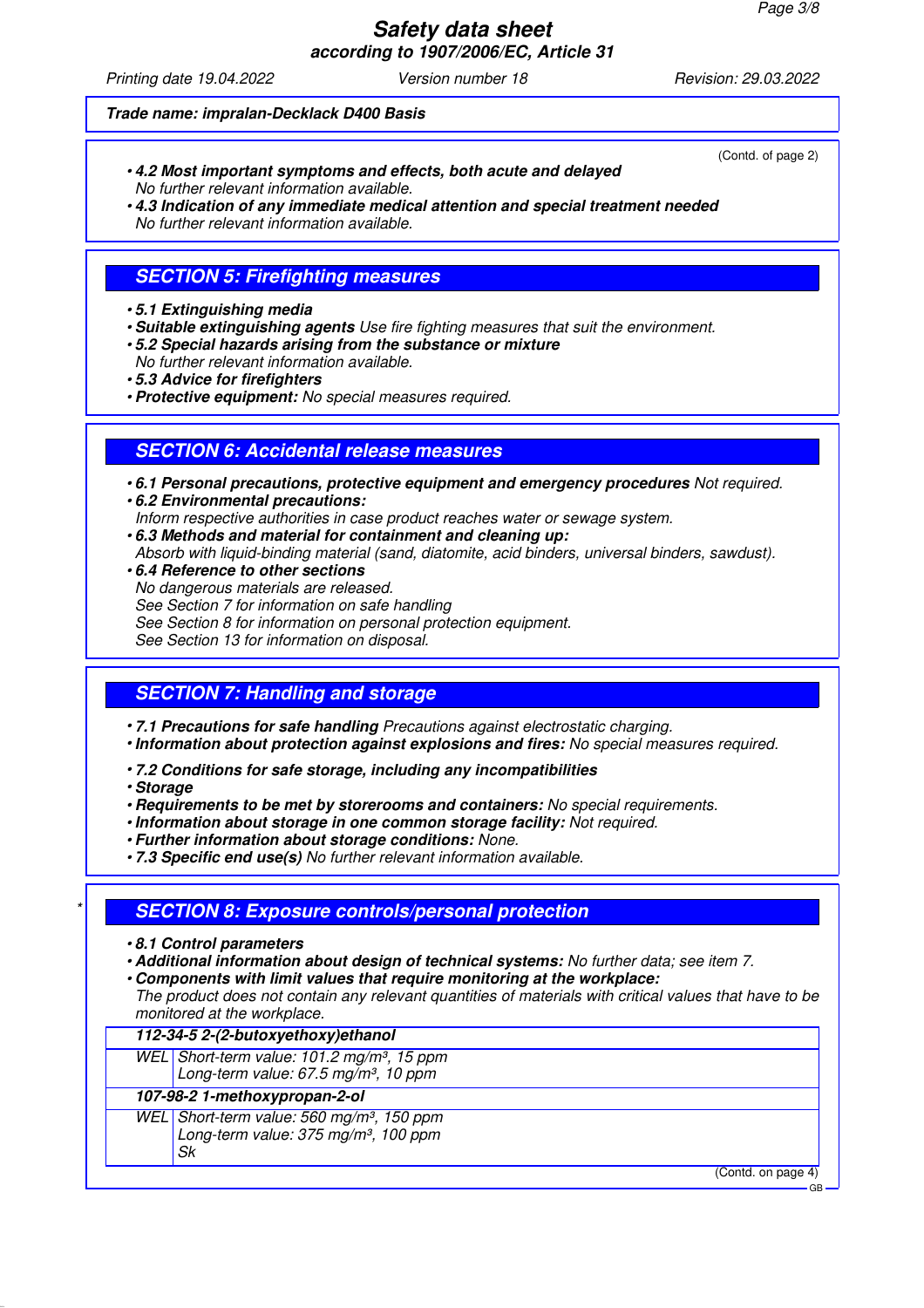Printing date 19.04.2022 Version number 18 Revision: 29.03.2022

#### **Trade name: impralan-Decklack D400 Basis**

|         |                                                                                                                                                                                                                                                                       | (Contd. of page 3)                                                                                                                                                                                                                                                                                                                                                                                                                                                                                                                                                                                                                                                                                                            |
|---------|-----------------------------------------------------------------------------------------------------------------------------------------------------------------------------------------------------------------------------------------------------------------------|-------------------------------------------------------------------------------------------------------------------------------------------------------------------------------------------------------------------------------------------------------------------------------------------------------------------------------------------------------------------------------------------------------------------------------------------------------------------------------------------------------------------------------------------------------------------------------------------------------------------------------------------------------------------------------------------------------------------------------|
|         | 34590-94-8 Dipropylene glycol monomethyl ether                                                                                                                                                                                                                        |                                                                                                                                                                                                                                                                                                                                                                                                                                                                                                                                                                                                                                                                                                                               |
|         | WEL Long-term value: 308 mg/m <sup>3</sup> , 50 ppm<br>Sk                                                                                                                                                                                                             |                                                                                                                                                                                                                                                                                                                                                                                                                                                                                                                                                                                                                                                                                                                               |
|         | 107-21-1 ethane-1,2-diol                                                                                                                                                                                                                                              |                                                                                                                                                                                                                                                                                                                                                                                                                                                                                                                                                                                                                                                                                                                               |
|         | WEL Short-term value: 104** mg/m <sup>3</sup> , 40** ppm                                                                                                                                                                                                              |                                                                                                                                                                                                                                                                                                                                                                                                                                                                                                                                                                                                                                                                                                                               |
|         | Long-term value: 10* 52** mg/m <sup>3</sup> , 20** ppm                                                                                                                                                                                                                |                                                                                                                                                                                                                                                                                                                                                                                                                                                                                                                                                                                                                                                                                                                               |
|         | Sk *particulate **vapour                                                                                                                                                                                                                                              |                                                                                                                                                                                                                                                                                                                                                                                                                                                                                                                                                                                                                                                                                                                               |
|         | 872-50-4 N-methyl-2-pyrrolidone                                                                                                                                                                                                                                       |                                                                                                                                                                                                                                                                                                                                                                                                                                                                                                                                                                                                                                                                                                                               |
|         | WEL Short-term value: 80 mg/m <sup>3</sup> , 20 ppm                                                                                                                                                                                                                   |                                                                                                                                                                                                                                                                                                                                                                                                                                                                                                                                                                                                                                                                                                                               |
|         | Long-term value: 40 mg/m <sup>3</sup> , 10 ppm                                                                                                                                                                                                                        |                                                                                                                                                                                                                                                                                                                                                                                                                                                                                                                                                                                                                                                                                                                               |
|         | Sk                                                                                                                                                                                                                                                                    |                                                                                                                                                                                                                                                                                                                                                                                                                                                                                                                                                                                                                                                                                                                               |
|         | 7664-41-7 ammonia, anhydrous                                                                                                                                                                                                                                          |                                                                                                                                                                                                                                                                                                                                                                                                                                                                                                                                                                                                                                                                                                                               |
|         | WEL Short-term value: 25 mg/m <sup>3</sup> , 35 ppm                                                                                                                                                                                                                   |                                                                                                                                                                                                                                                                                                                                                                                                                                                                                                                                                                                                                                                                                                                               |
|         | Long-term value: 18 mg/m <sup>3</sup> , 25 ppm                                                                                                                                                                                                                        |                                                                                                                                                                                                                                                                                                                                                                                                                                                                                                                                                                                                                                                                                                                               |
|         | 1310-73-2 sodium hydroxide                                                                                                                                                                                                                                            |                                                                                                                                                                                                                                                                                                                                                                                                                                                                                                                                                                                                                                                                                                                               |
|         | WEL Short-term value: 2 mg/m <sup>3</sup>                                                                                                                                                                                                                             |                                                                                                                                                                                                                                                                                                                                                                                                                                                                                                                                                                                                                                                                                                                               |
|         | 100-41-4 ethylbenzene                                                                                                                                                                                                                                                 |                                                                                                                                                                                                                                                                                                                                                                                                                                                                                                                                                                                                                                                                                                                               |
|         | WEL Short-term value: 552 mg/m <sup>3</sup> , 125 ppm                                                                                                                                                                                                                 |                                                                                                                                                                                                                                                                                                                                                                                                                                                                                                                                                                                                                                                                                                                               |
|         | Long-term value: 441 mg/m <sup>3</sup> , 100 ppm                                                                                                                                                                                                                      |                                                                                                                                                                                                                                                                                                                                                                                                                                                                                                                                                                                                                                                                                                                               |
|         | Sk                                                                                                                                                                                                                                                                    | • Additional information: The lists that were valid during the compilation were used as basis.                                                                                                                                                                                                                                                                                                                                                                                                                                                                                                                                                                                                                                |
|         | · Personal protective equipment<br>. General protective and hygienic measures<br>Wash hands during breaks and at the end of the work.<br>· Breathing equipment: Not required.<br>· Protection of hands:                                                               |                                                                                                                                                                                                                                                                                                                                                                                                                                                                                                                                                                                                                                                                                                                               |
|         | preparation.<br>preparation/ the chemical mixture.<br>degradation<br>· Material of gloves<br>to be checked prior to the application.<br>· Penetration time of glove material<br>has to be observed.<br>· Eye protection: Safety glasses recommended during refilling. | The glove material has to be impermeable and resistant to the product/ the substance/ the<br>Due to missing tests no recommendation to the glove material can be given for the product/ the<br>Selection of the glove material on consideration of the penetration times, rates of diffusion and the<br>The selection of the suitable gloves does not only depend on the material, but also on further marks<br>of quality and varies from manufacturer to manufacturer. As the product is a preparation of several<br>substances, the resistance of the glove material can not be calculated in advance and has therefore<br>The exact breaktrough time has to be found out by the manufacturer of the protective gloves and |
|         | · Body protection: Protective work clothing.<br><b>SECTION 9: Physical and chemical properties</b><br>.9.1 Information on basic physical and chemical properties                                                                                                      |                                                                                                                                                                                                                                                                                                                                                                                                                                                                                                                                                                                                                                                                                                                               |
|         | • General Information                                                                                                                                                                                                                                                 |                                                                                                                                                                                                                                                                                                                                                                                                                                                                                                                                                                                                                                                                                                                               |
|         | · Appearance:                                                                                                                                                                                                                                                         |                                                                                                                                                                                                                                                                                                                                                                                                                                                                                                                                                                                                                                                                                                                               |
|         | Form:                                                                                                                                                                                                                                                                 | Fluid                                                                                                                                                                                                                                                                                                                                                                                                                                                                                                                                                                                                                                                                                                                         |
| ·Odour: | Colour:                                                                                                                                                                                                                                                               | According to product specification<br>Characteristic                                                                                                                                                                                                                                                                                                                                                                                                                                                                                                                                                                                                                                                                          |

(Contd. on page 5) GB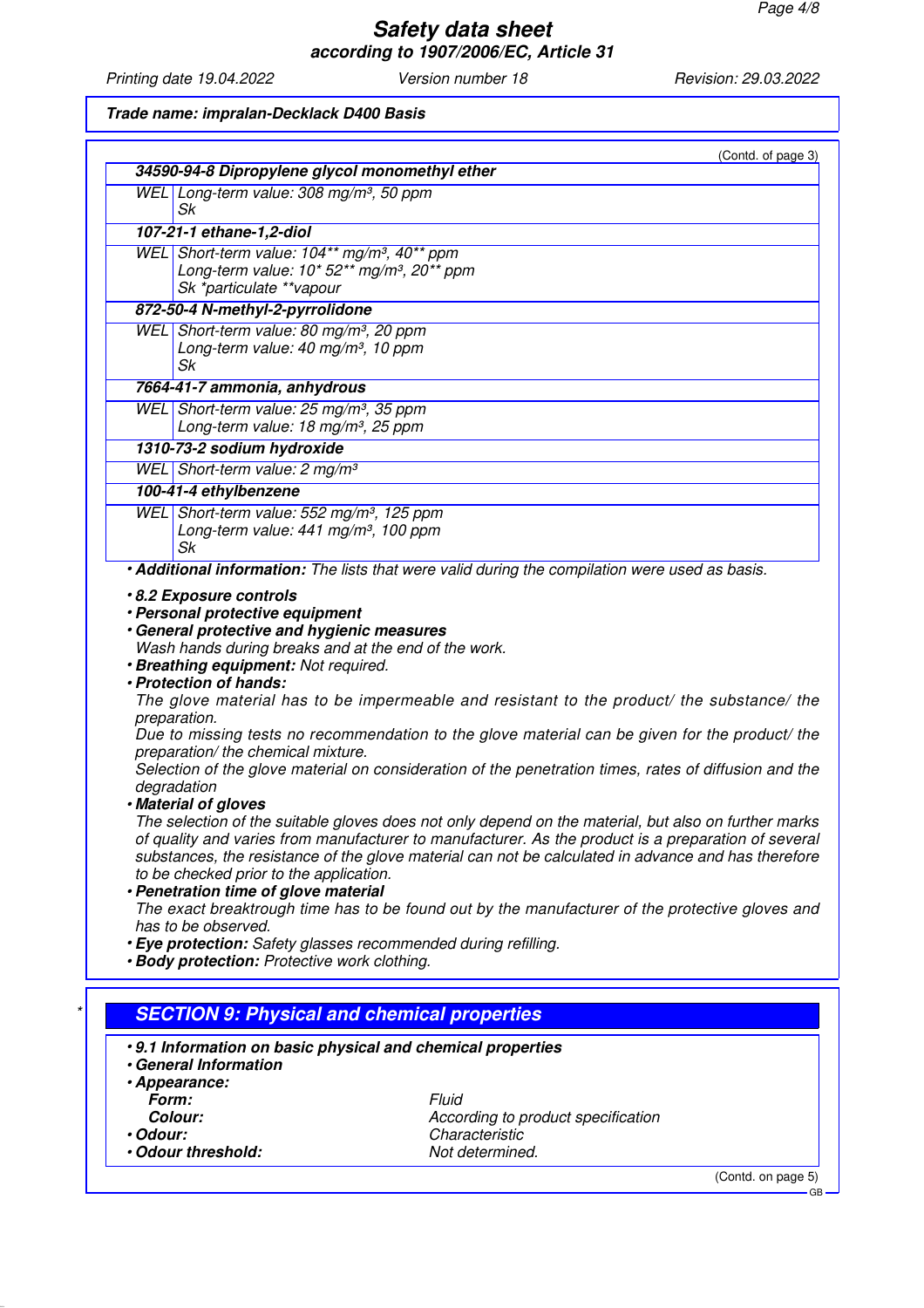Printing date 19.04.2022 Version number 18 Revision: 29.03.2022

#### **Trade name: impralan-Decklack D400 Basis**

|                                                                                                           | (Contd. of page 4)                                                               |
|-----------------------------------------------------------------------------------------------------------|----------------------------------------------------------------------------------|
| $\cdot$ pH-value at 20 $\degree$ C:                                                                       | 7.4                                                                              |
| · Change in condition<br>Melting point/freezing point:<br>Initial boiling point and boiling range: 100 °C | Not determined                                                                   |
| · Flash point:                                                                                            | Not applicable                                                                   |
| · Inflammability (solid, gaseous)                                                                         | Not applicable.                                                                  |
| • Decomposition temperature:                                                                              | Not determined.                                                                  |
| ·Self-inflammability:                                                                                     | Product is not selfigniting.                                                     |
| · Explosive properties:                                                                                   | Product is not explosive.                                                        |
| · Critical values for explosion:<br>Lower:<br><b>Upper:</b>                                               | Not determined.<br>Not determined.                                               |
| • Vapour pressure at 20 °C:                                                                               | 23 hPa                                                                           |
| • Density at 20 °C<br>· Relative density<br>• Vapour density<br><b>· Evaporation rate</b>                 | 1.043 g/cm <sup>3</sup><br>Not determined.<br>Not determined.<br>Not determined. |
| . Solubility in / Miscibility with<br>Water:                                                              | Not miscible or difficult to mix                                                 |
| · Partition coefficient: n-octanol/water:                                                                 | Not determined.                                                                  |
| · Viscosity:<br>dynamic:<br>kinematic at 20 °C:                                                           | Not determined.<br>37 s (DIN 53211/4)                                            |
| · Solvent content:<br><b>Organic solvents:</b><br>Water:                                                  | 3.0%<br>60.9%                                                                    |
| •9.2 Other information                                                                                    | No further relevant information available.                                       |

### **SECTION 10: Stability and reactivity**

- **10.1 Reactivity** No further relevant information available.
- **10.2 Chemical stability**
- **Thermal decomposition / conditions to be avoided:** No decomposition if used according to specifications.
- **10.3 Possibility of hazardous reactions** No dangerous reactions known
- **10.4 Conditions to avoid** No further relevant information available.
- **10.5 Incompatible materials:** No further relevant information available.
- **10.6 Hazardous decomposition products:** No dangerous decomposition products known

### **SECTION 11: Toxicological information**

• **11.1 Information on toxicological effects**

• **Acute toxicity** Based on available data, the classification criteria are not met.

### • **LD/LC50 values that are relevant for classification:**

| 107-98-2 1-methoxypropan-2-ol |      |                                                       |                     |
|-------------------------------|------|-------------------------------------------------------|---------------------|
| Oral                          | LD50 | $5,000$ mg/kg (Rattus norvegicus (Ratte))             |                     |
| Dermal                        | LD50 | 13,500 mg/kg (Oryctolagus cuniculus (eur. Kaninchen)) |                     |
|                               |      |                                                       | $(0.111)$ $(0.111)$ |

(Contd. on page 6)

GB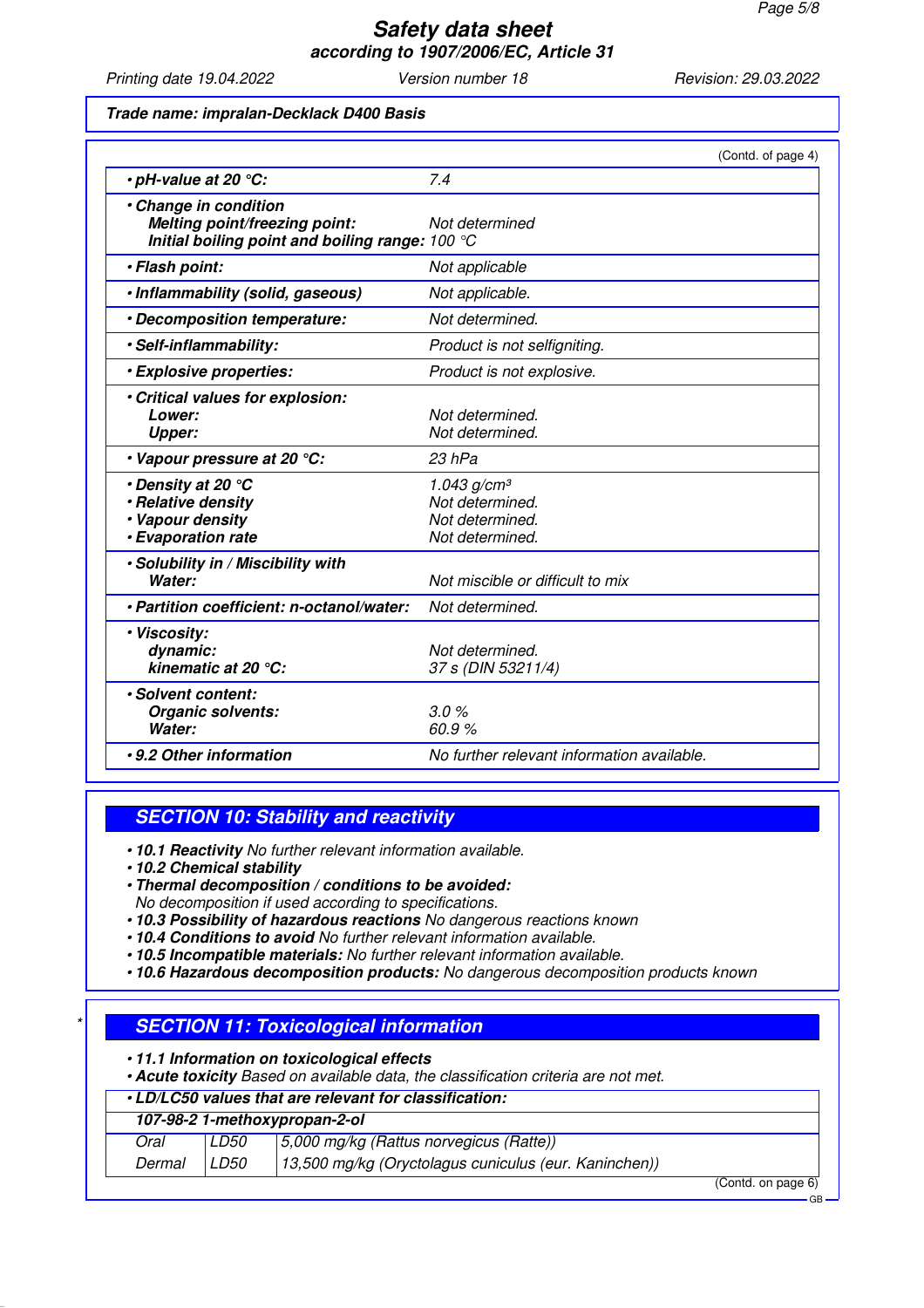# **Safety data sheet**

**according to 1907/2006/EC, Article 31**

Printing date 19.04.2022 Version number 18 Revision: 29.03.2022

#### **Trade name: impralan-Decklack D400 Basis**

Inhalative LC50/4 h 6 mg/l (Rattus norvegicus (Ratte))

- **Primary irritant effect:**
- **Skin corrosion/irritation** Based on available data, the classification criteria are not met.
- **Serious eye damage/irritation** Based on available data, the classification criteria are not met.
- **Respiratory or skin sensitisation** Based on available data, the classification criteria are not met.
- **Additional toxicological information:**
- **CMR effects (carcinogenity, mutagenicity and toxicity for reproduction)**
- **Germ cell mutagenicity** Based on available data, the classification criteria are not met.
- **Carcinogenicity** Based on available data, the classification criteria are not met.
- **Reproductive toxicity** Based on available data, the classification criteria are not met.
- **STOT-single exposure** Based on available data, the classification criteria are not met.
- **STOT-repeated exposure** Based on available data, the classification criteria are not met.
- **Aspiration hazard** Based on available data, the classification criteria are not met.

| · Aquatic toxicity:                                                                                     |                                                                                                                                                                                                                                                                                                                                                                                                                                    |
|---------------------------------------------------------------------------------------------------------|------------------------------------------------------------------------------------------------------------------------------------------------------------------------------------------------------------------------------------------------------------------------------------------------------------------------------------------------------------------------------------------------------------------------------------|
|                                                                                                         | 107-98-2 1-methoxypropan-2-ol                                                                                                                                                                                                                                                                                                                                                                                                      |
|                                                                                                         | $LC50(96 h) > 100$ mg/l (Fish)                                                                                                                                                                                                                                                                                                                                                                                                     |
|                                                                                                         | $EC50(48 h)$ > 100 mg/l (Daphnia sp.)                                                                                                                                                                                                                                                                                                                                                                                              |
| IC50                                                                                                    | $>100$ mg/l (Algea)                                                                                                                                                                                                                                                                                                                                                                                                                |
|                                                                                                         | >100 mg/l (bacteria)                                                                                                                                                                                                                                                                                                                                                                                                               |
| • Remark: Harmful to fish<br><b>Ceneral notes:</b><br>• PBT: Not applicable.<br>• vPvB: Not applicable. | · Additional ecological information:<br>Water hazard class 2 (German Regulation) (Self-assessment): hazardous for water.<br>Do not allow product to reach ground water, water bodies or sewage system.<br>Danger to drinking water if even small quantities leak into soil.<br>Harmful to aquatic organisms<br>.12.5 Results of PBT and vPvB assessment<br>• 12.6 Other adverse effects No further relevant information available. |
|                                                                                                         | <b>SECTION 13: Disposal considerations</b>                                                                                                                                                                                                                                                                                                                                                                                         |

Must not be disposed of together with household garbage. Do not allow product to reach sewage system.

| •14.1 Substance Index Number<br><b>. ADR, ADN, IMDG, IATA</b><br>Void  |  |
|------------------------------------------------------------------------|--|
| •14.2 UN proper shipping name<br><b>. ADR, ADN, IMDG, IATA</b><br>Void |  |

(Contd. of page 5)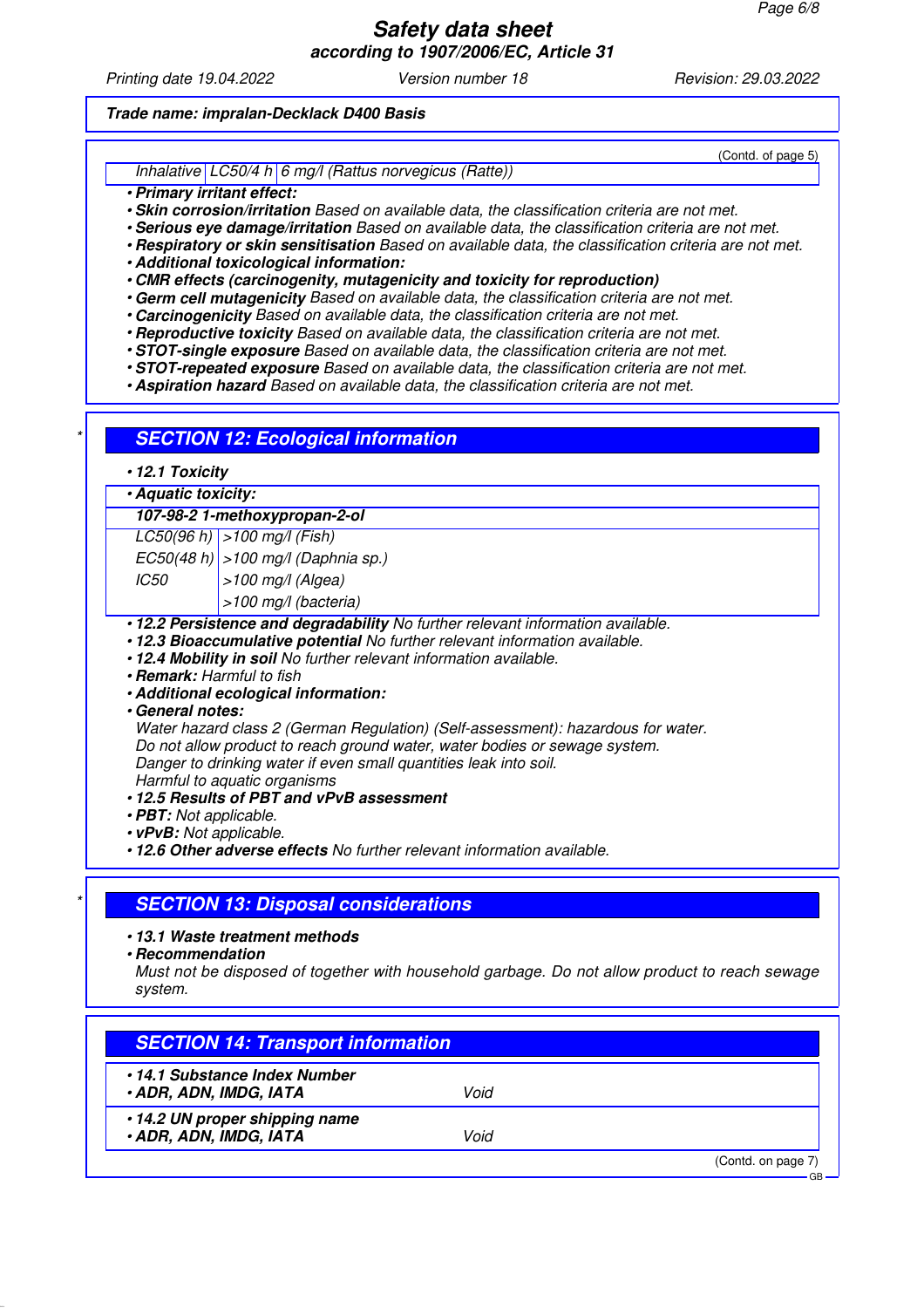Printing date 19.04.2022 Version number 18 Revision: 29.03.2022

**Trade name: impralan-Decklack D400 Basis**

|                                                                             | (Contd. of page 6) |
|-----------------------------------------------------------------------------|--------------------|
| •14.3 Transport hazard class(es)                                            |                    |
| <b>. ADR, ADN, IMDG, IATA</b><br>• Class                                    | Void               |
| •14.4 Packing group<br><b>. ADR, IMDG, IATA</b>                             | Void               |
| •14.5 Environmental hazards:<br>· Marine pollutant:                         | No                 |
| .14.6 Special precautions for user                                          | Not applicable.    |
| •14.7 Transport in bulk according to Annex II<br>of Marpol and the IBC Code | Not applicable.    |
| · UN "Model Regulation":                                                    | Void               |

# **SECTION 15: Regulatory information**

• **15.1 Safety, health and environmental regulations/legislation specific for the substance or mixture**

- **Directive 2012/18/EU**
- **Named dangerous substances ANNEX I** None of the ingredients is listed.
- **National regulations**
- **Other regulations, limitations and prohibitive regulations**
- **Substances of very high concern (SVHC) according to REACH, Article 57**
- 872-50-4 N-methyl-2-pyrrolidone

• **15.2 Chemical safety assessment:** A Chemical Safety Assessment has not been carried out.

### **SECTION 16: Other information**

These data are based on our present knowledge. However, they shall not constitute a guarantee for any specific product features and shall not establish a legally valid contractual relationship. It is the responsibility of the user to assure himself that the information provided with this material safty data sheet is complete and applicable for his utilization of the product.

#### • **Relevant phrases**

- H221 Flammable gas.
- H225 Highly flammable liquid and vapour.
- H226 Flammable liquid and vapour.
- H250 Catches fire spontaneously if exposed to air.
- H261 In contact with water releases flammable gases.
- H280 Contains gas under pressure; may explode if heated.
- H301 Toxic if swallowed.
- H302 Harmful if swallowed.
- H304 May be fatal if swallowed and enters airways.
- H311 Toxic in contact with skin.
- H312 Harmful in contact with skin.
- H314 Causes severe skin burns and eye damage.
- H315 Causes skin irritation.
- H317 May cause an allergic skin reaction.
- H318 Causes serious eye damage.
- H319 Causes serious eye irritation.
- H330 Fatal if inhaled.
- H331 Toxic if inhaled.

#### H332 Harmful if inhaled.

(Contd. on page 8)

GB